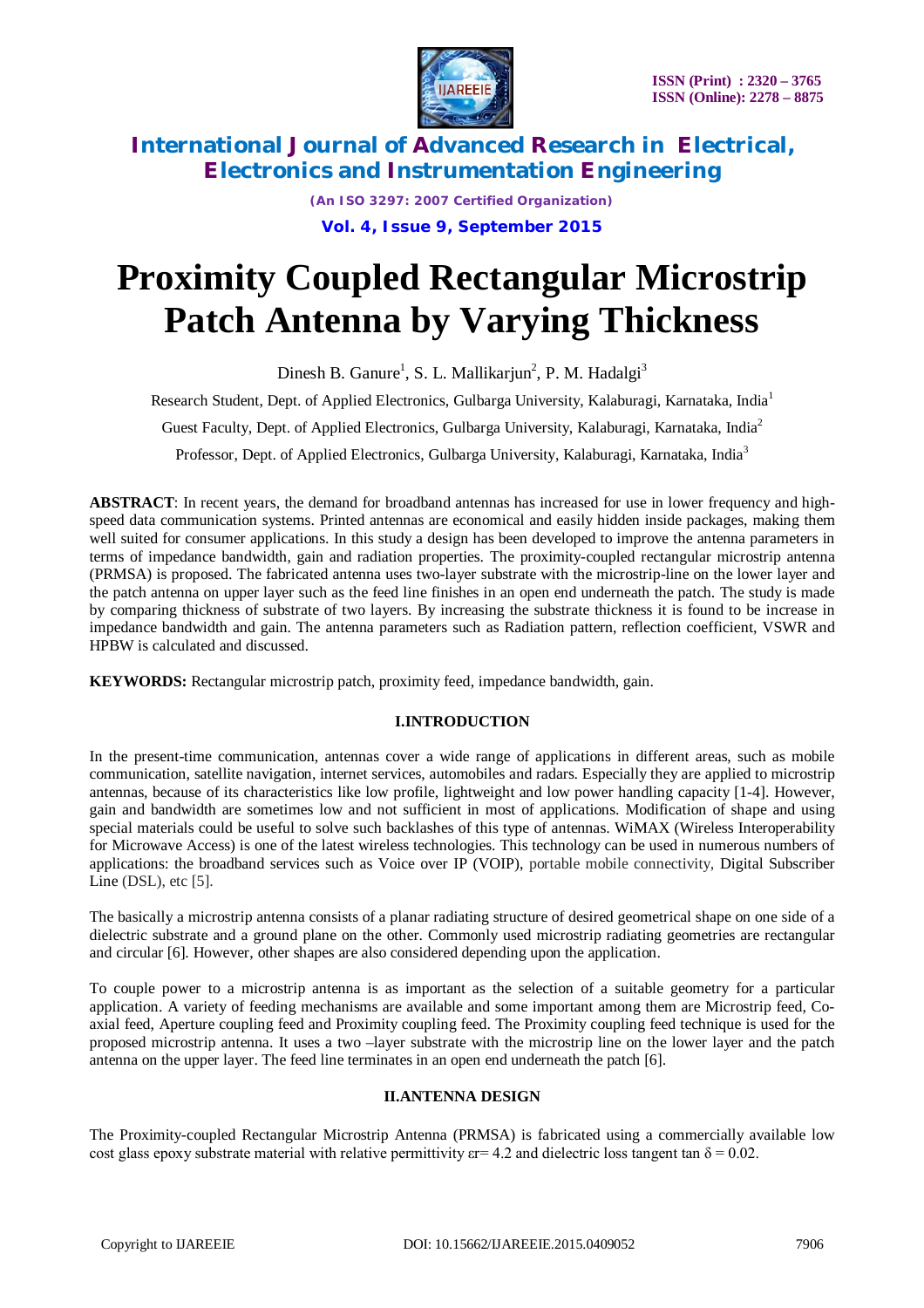

*(An ISO 3297: 2007 Certified Organization)*

### **Vol. 4, Issue 9, September 2015**

Figure 1 shows the top view geometry of PRMSA. The PRMSA consists of a length L and width W is etched on top surface of substrate S1. The microstripline feed of length  $L_f$  and width  $W_f$  is etched on the top surface of substrate S2. The substrate S2 is placed below substrate S1 and the bottom surface of the substrate S2 acts as the ground plane.



Fig. 1 Geometry of PRMSA

The PRMSA has been designed for 3 GHz. The physical dimension of rectangular radiating patch and feedline are approximately determined from equations [1] and is shown in the Table 1.

| <b>Antenna Geometry</b><br><b>Parameters</b> | <b>Dimensions</b>                |  |
|----------------------------------------------|----------------------------------|--|
| Length of the patch, L                       | 24.25mm                          |  |
| Width of the patch, W                        | 31.00mm                          |  |
| Length of feedline, $L_f$                    | 12.72mm                          |  |
| Width of feedline, $W_f$                     | $1.58$ mm                        |  |
| Thickness of the substrate                   | $S1 = 1.6$ mm &<br>$S2 = 0.8$ mm |  |

Table 1 Designed parameters of proposed antennas

#### **III. EXPERIMENTAL RESULTS AND DISCUSSION**

The measurements are taken on Vector Network Analyzer (Rohde & Schwarz, German make ZVK Model No. 1127.8651). The impedance bandwidths over return loss less than -10dB for the proposed antennas are measured. The variation of return loss versus frequency of PRMSA with different thickness of substrates such as  $S1 = 0.8$  mm &  $S2 =$ 0.8 mm and substrate  $S1 = 1.6$  mm  $\& S2 = 0.8$  mm by keeping the same permittivity which is shown in Fig. 2. The experimental impedance bandwidth is defined as,

Impedance Bandwidth  $(\% ) = \left[\frac{f_H - f_L}{f_H}\right]$ ి ቃ × 100 ............... (1)

Where,  $f_H$  is the higher cutoff frequency and  $f_L$  is the lower cutoff frequency and  $f_C$  is central frequency of the bands.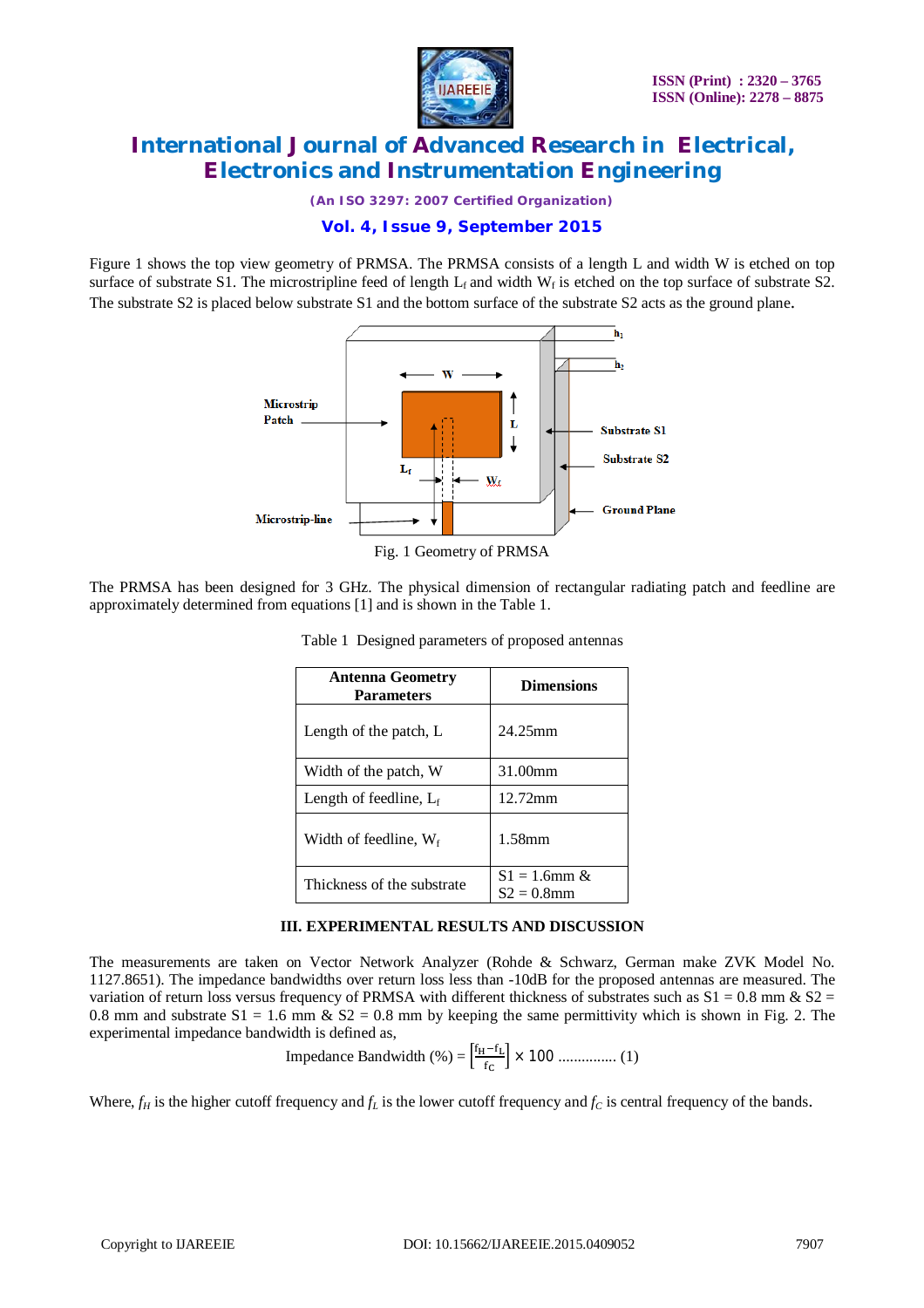

*(An ISO 3297: 2007 Certified Organization)*

**Vol. 4, Issue 9, September 2015**



Fig. 2 Variation of Return loss Vs Frequency of PRMSA

From the figure it is observed that, PRMSA with Substrate height,  $(S1 = 0.8 \text{ mm} \& S2 = 0.8 \text{ mm}$  operates at 2.88 GHz. The experimental impedance bandwidth (BW) is found to be **40 MHz (1.38%)**. The minimum return loss measured in this antenna is -13.86 dB. Similarly, the antenna with Substrate height (S1 = 1.6 mm & S2 = 0.8 mm operates at 2.82) GHz and impedance bandwidth  $(BW_2)$  is found to be **80 MHz (2.83%)**, which is 2.05 times more when compared with the antenna with Substrate height  $(S1 = 0.8$  mm &  $S2 = 0.8$ mm). Also, the minimum return loss measured in this antenna is -14.42 dB.

The X-Y plane co-polar and cross-polar radiation patterns of PRSMA with different thickness are measured at their resonating frequencies and are shown in Figures  $3 \& 4$ . These figures indicate that the antennas show broader side radiation characteristics. The cross-polarization levels of these antennas are found to be minimum which is below - 10dB and -16dB for respective antennas as shown.



Fig. 3 Radiation pattern at 2.88 GHz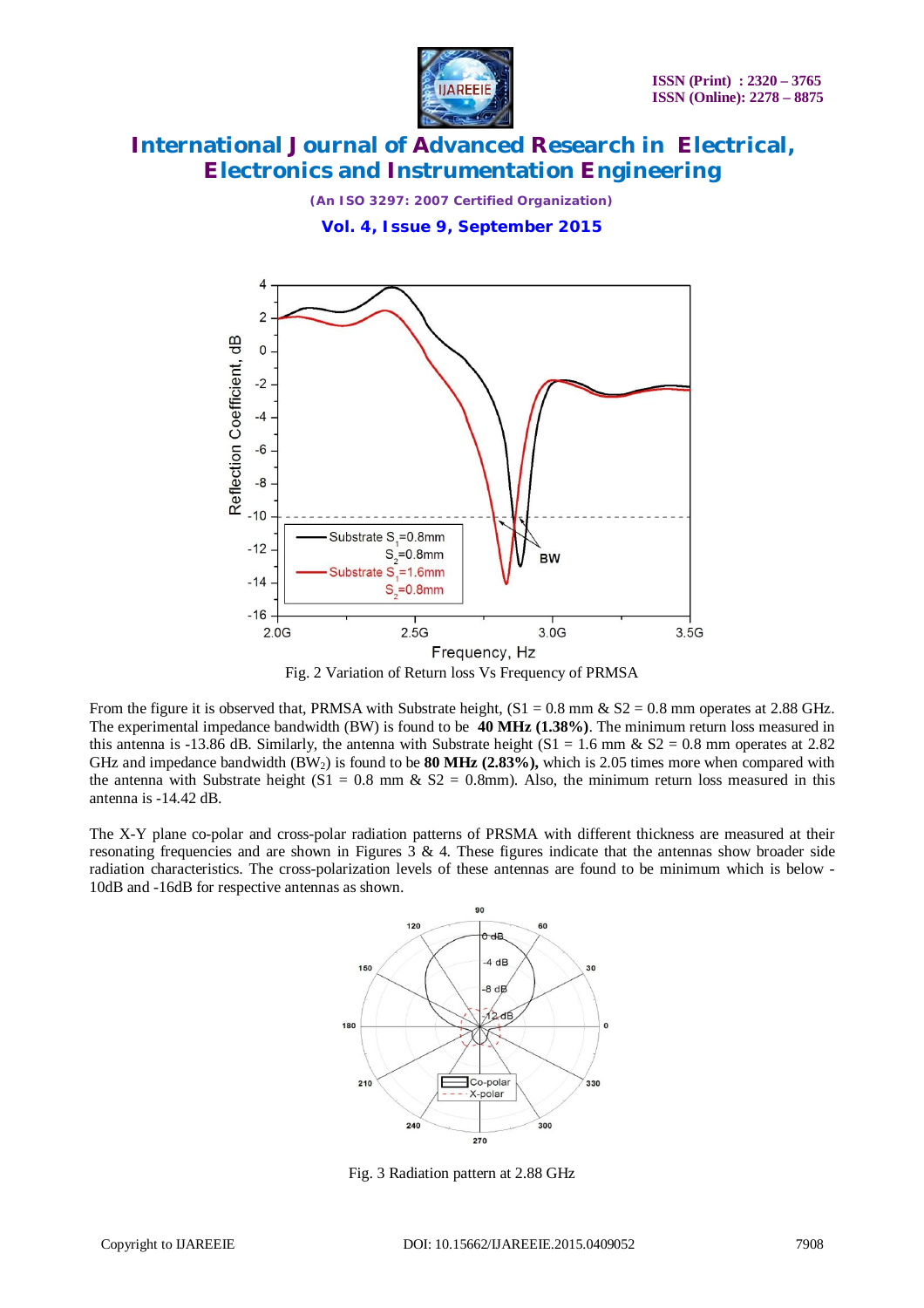



The half power beam width (HPBW) and gain for the proposed antennas is calculated for their resonating frequencies and are also shown in Table 2.

The gain of proposed antenna is calculated using absolute gain method given by the equation, [6]

$$
G(dB) = 10\log\left(\frac{P_r}{P_t}\right) - (Gt)dB - 20log\left(\frac{\lambda_0}{4\pi R}\right)dB \dots (2)
$$

Where, Pt and Pr are transmitted and received powers respectively, *Gt* is the gain of the pyramidal horn antenna and R is the distance between transmitting antenna and antenna under test. The gain of the antenna is tabulated in Table 2.

| <b>Substrate</b><br>Height | Freq.<br>in<br><b>GHz</b> | Min. Cross<br>polar in dB | Gain in<br>dВ | <b>HPBW</b> in<br>degrees | <b>VSWR</b> |
|----------------------------|---------------------------|---------------------------|---------------|---------------------------|-------------|
| $S1=0.8$ mm<br>$S2=0.8$ mm | 2.88                      | $-10$                     | 6.61          | $86^{0}$                  | 1.41        |
| $S1=1.6$ mm<br>$S2=0.8$ mm | 2.82                      | $-16$                     | 14.61         | $83^{0}$                  | 1.47        |

Table 2 Calculated Min.crosspolar, Gain, HPBW and VSWR

The antenna with  $S1=1.6$ mm  $\&$  S2=0.8mm shows the input impedance has a loop at the center of Smith chart which illustrates the matching of the feedline and radiating patch at 50Ω [7] which is shown in Figure 5.



Fig. 5 Smith chart profile